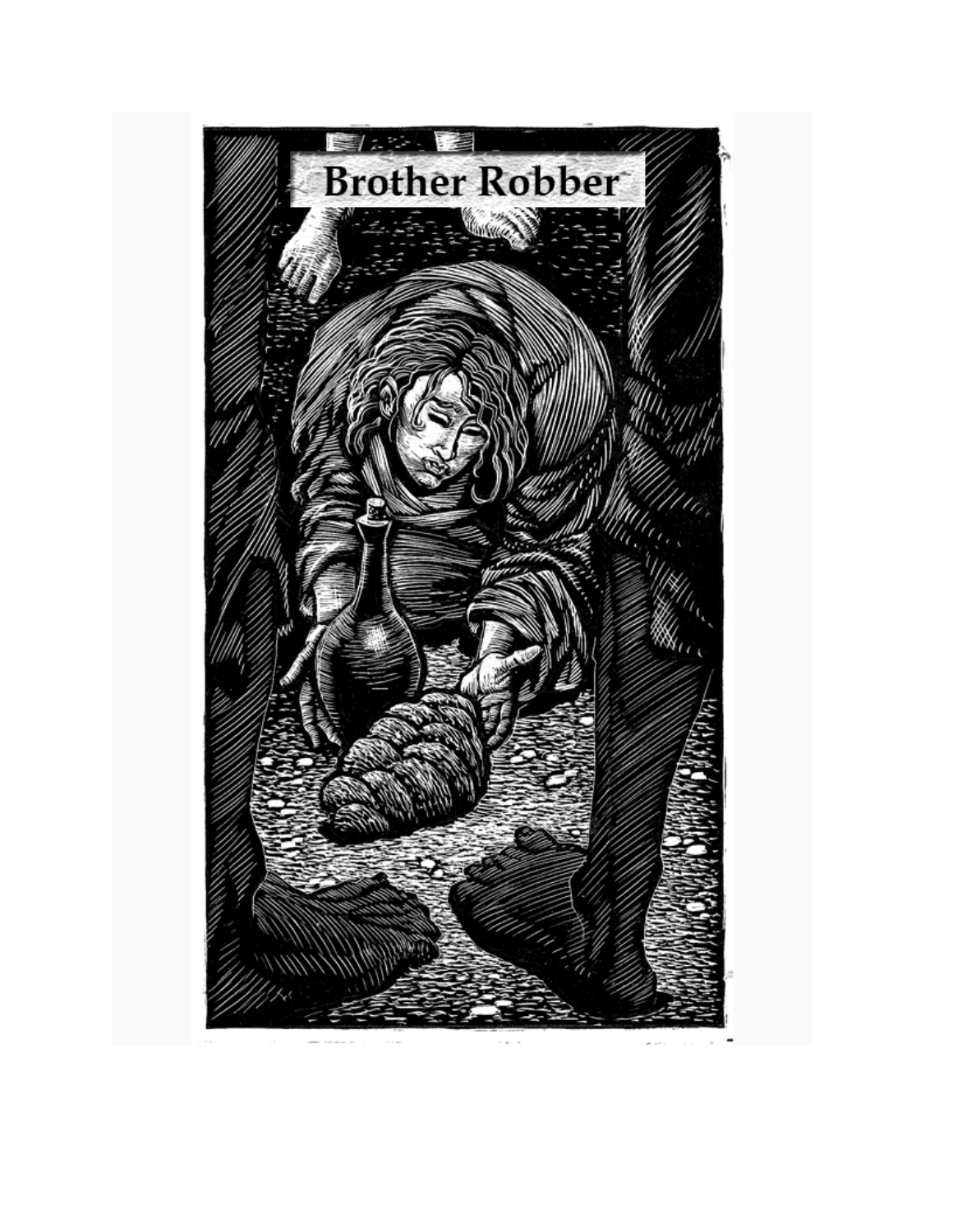copies of this e-book for download on another website or wish to make multiple hard copies for wider distribution, or to reprint portions in a newsletter or periodical, please observe the following restrictions: Please share a link to this e-book with your friends. Feel free to post and share links to this e-book, or you may email or print this book in its entirety or in part, but please do not alter it in any way, and please do not post or offer through another Internet-based download service. If you

- You may not reproduce it for commercial gain.
- The Plough Publishing House. Used with You must include this credit line: "Copyright 2011 by permission."

 This e-book is a publication of The Plough Publishing House, Rifton, NY 12471 USA (www.plough.com) and Robertsbridge, East Sussex, TN32 5DR, UK (www.ploughbooks.co.uk) Copyright © 2011 by Plough Publishing House Rifton, NY 12471 USA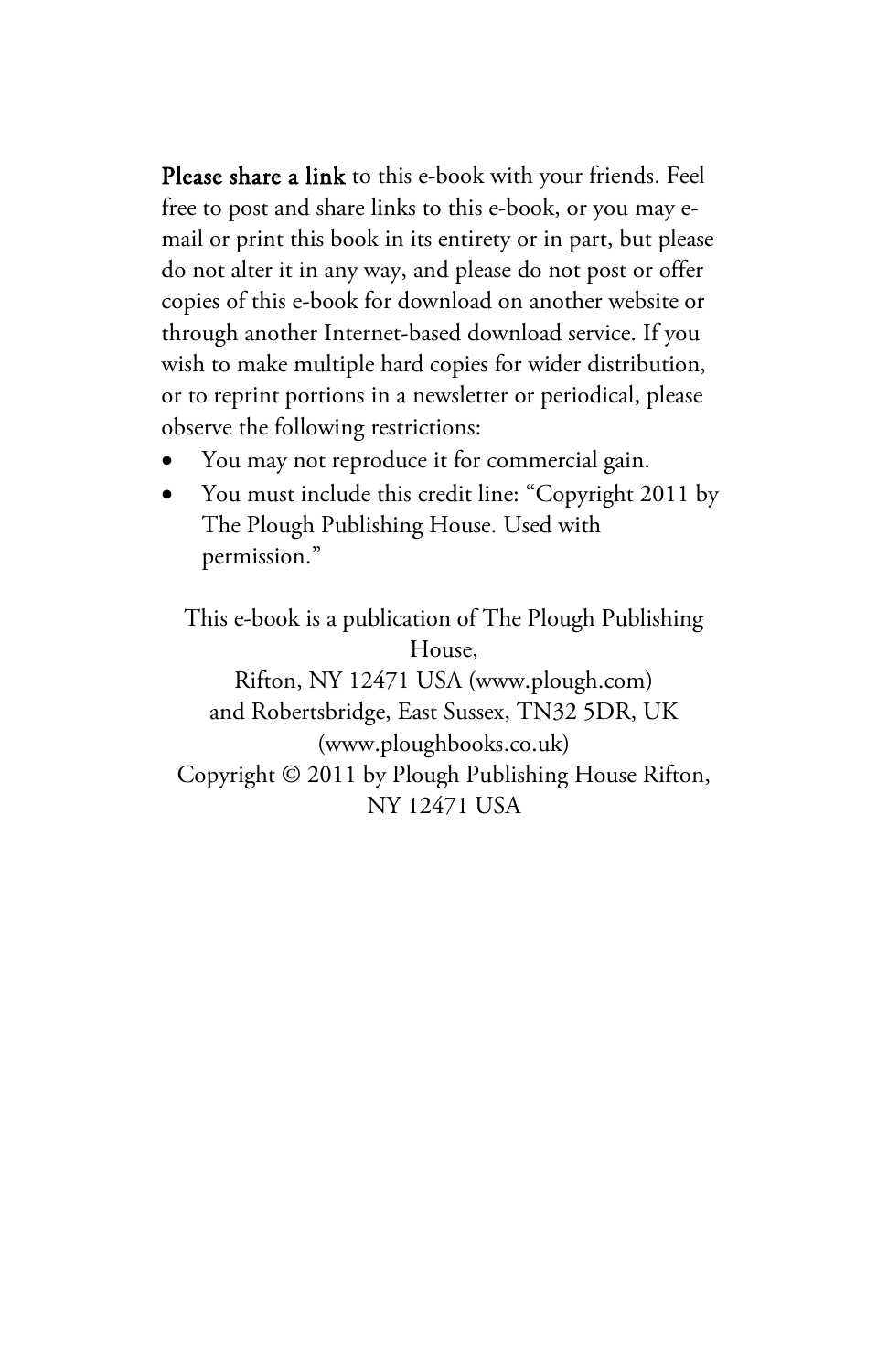## Brother Robber Helene Christaller

THE HUT HUNG like a swallow's nest on the south-THE HUT HUNG like a swallow's nest on the south-<br>
ern slope of the Apennines. Built of the same stone as the rock on which it stood, it appeared a part of nature, not a work of man. A small window opening was stopped with straw to keep out the cold wind that blew over the mountains.

 The inside looked wretched, even though Brother Angelo was trying to clean and decorate the hermitage for Christ- mas. His brown habit was tucked up to his knees, and he was sweeping together a big pile of rubbish with a homemade broom – pieces of wood and bark, ashes and brushwood. At last the dirty red of the rough brick floor became visible, and the young Franciscan put the broom in the corner. Satisfied, he looked around the bare, gloomy room. Through the half- open door came the faint light of day, together with a moist, chilly draft.

 The monk broke a dry branch into pieces and threw them into the fire burning in a crooked brick stove. He hung a rusty kettle filled with water over the flame, and, shivering, closed the door. The flickering flame of the stove gave a dim light to the room.

 "It ought to be warm when the brothers come home, and festive," he murmured. Proudly he examined the rough wooden cross on the wall, which he had decorated with fresh ivy. Two white candles were fastened to the beams of the cross. They were to burn for the Christmas Eve celebra-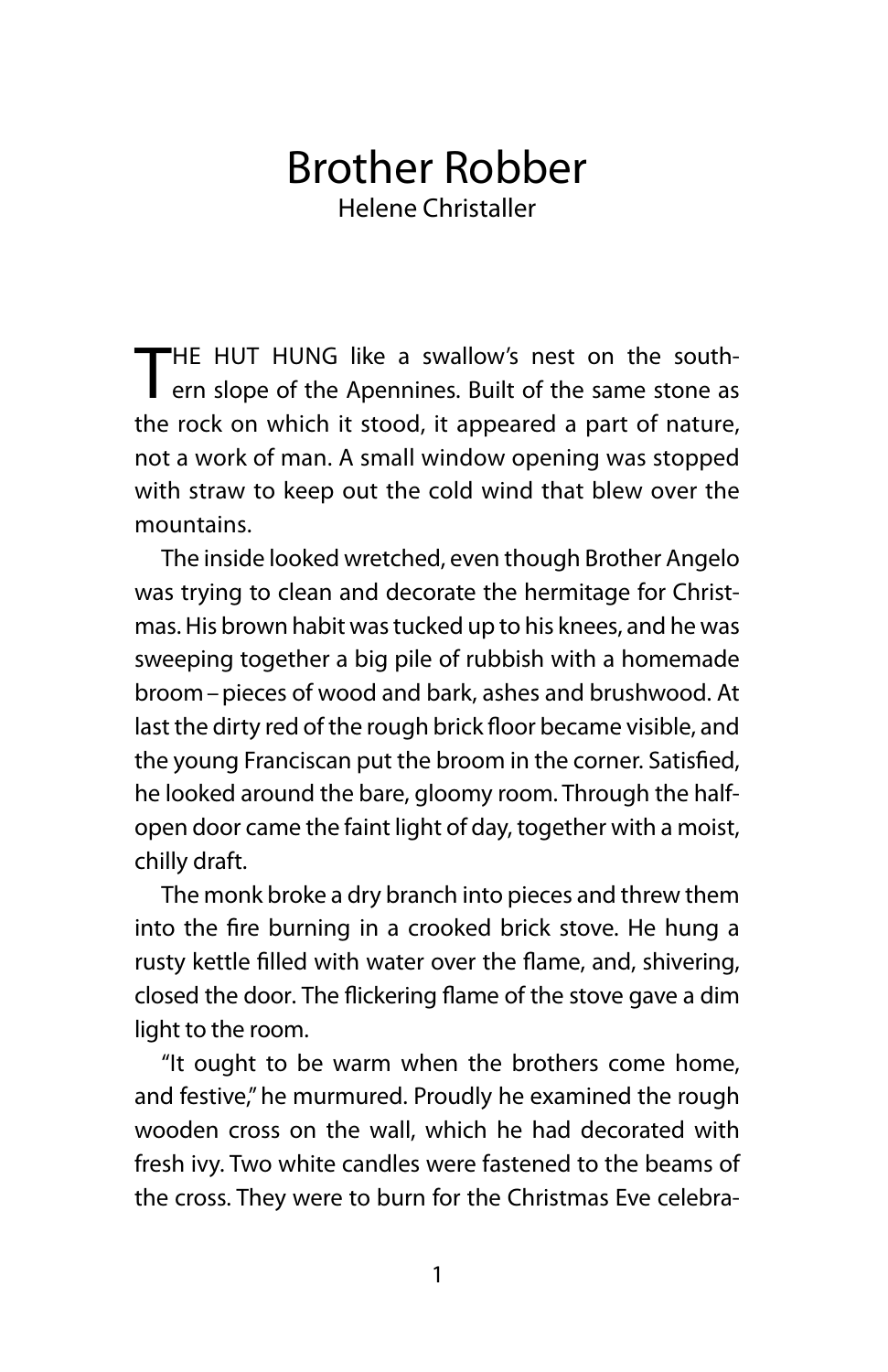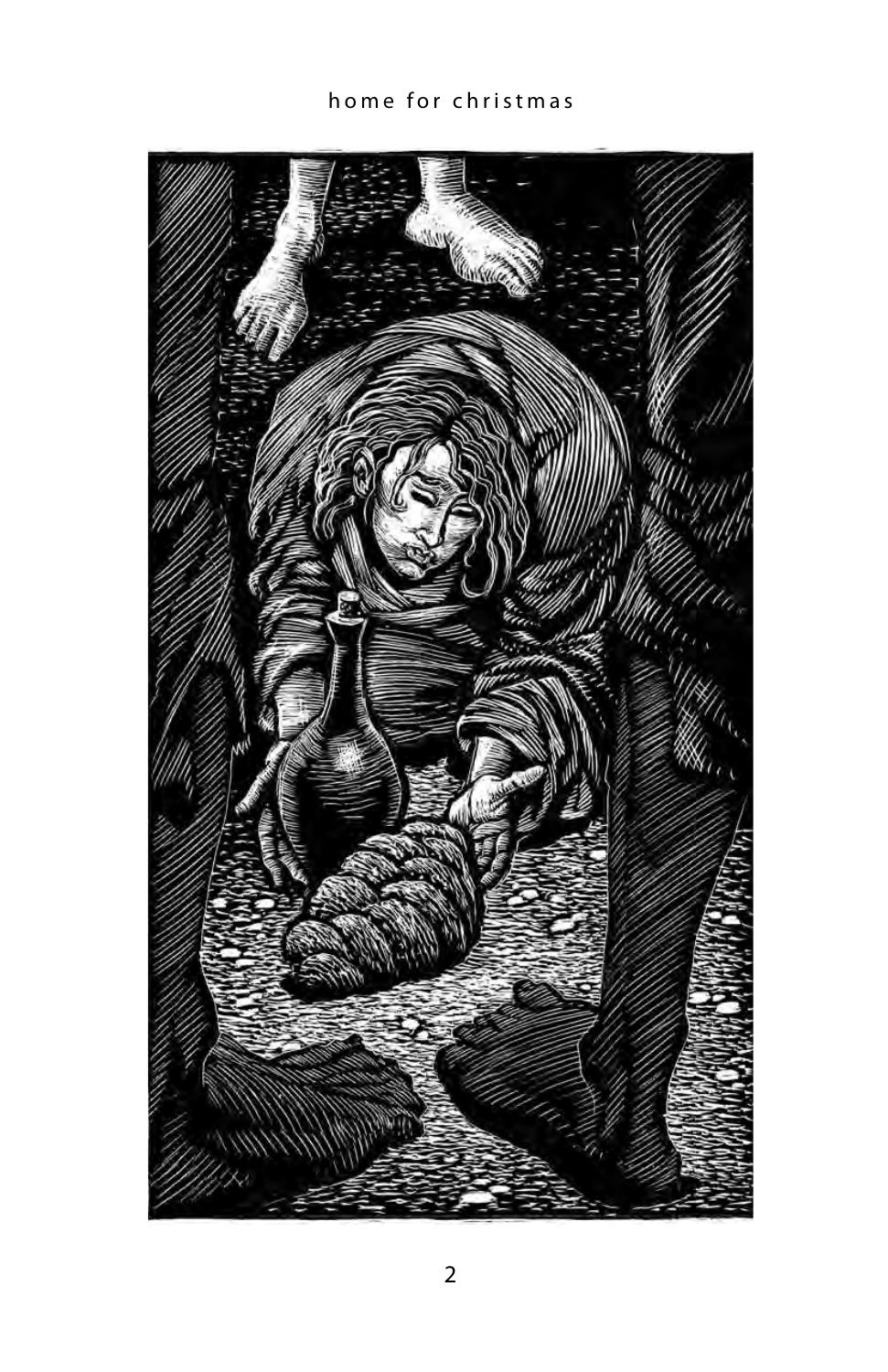tion.

 The water began to boil, puffing out big clouds of steam. The fire flickered and crackled, showering the monk with sparks as he clumsily threw handfuls of meal into the pot for soup. The small room was warming up, except for the draft from the window, and for the north wind, blowing in through the chimney, filling the hut with smoke.

 Brother Angelo sat down on the floor close to the fire, folded his delicate brown fingers across his thin knees, and listened for something outside. His soft, fair hair hung down to his shoulders. The well cut features with the aquiline nose and fine mouth were those of a young Knight of the Cross rather than of a brown-clad penitent monk.

 Suddenly the door opened and a small, gaunt man came in, barefoot and carrying a coarse, half-filled sack on his back and a little pitcher of wine in his hand. Brother Angelo start-ed up devotedly and relieved him of his burden.

 "Come to the fire and warm yourself, Brother Francis," he said eagerly. "It is cold outside, but the soup is simmering already, and the brothers will be here soon."

 The dark-haired man with the emaciated face, in which great eyes shone, looked around the little hut. "You have been quite busy, Brother Angelo. The Holy Child may well visit our hut. Would that our hearts, too, be well prepared!"

 "Yes, Brother Francis." The youth's reply sounded slightly embarrassed. The older man raised his eyes in question.

The younger kept silence and bowed his head.

"You were alone this morning?"

 "Not the whole time. I had a great fright. Three robbers from the mountains – they are known here, I think – came and asked me for food."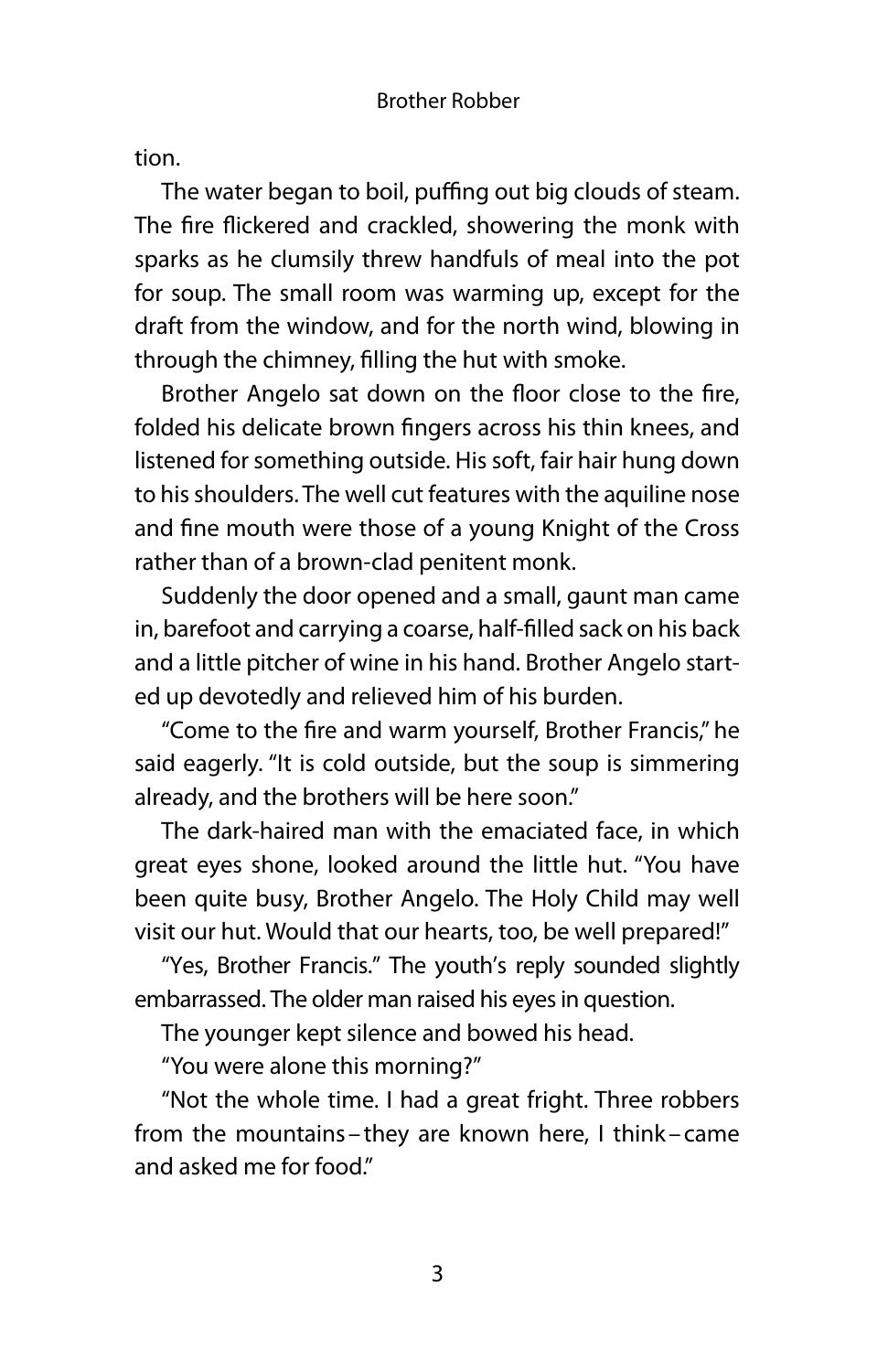"And you?"

 "I sent them away and scolded them well for their bad ways. I told them God would damn them eternally."

"You said that and sent them away?"

"Their hands were red with blood."

 "They stretched them out for help and you left them unfilled?"

"They were robbers, Brother Francis."

"They were brothers, Brother Angelo."

"Brothers? The robbers?"

 Francis looked at him severely and his great eyes blazed. "Yes, the robbers," he said emphatically.

The young man blushed and did not answer.

 "They wander in cold and hunger," Francis continued, "and you make yourself comfortable in the warm house. Oh, Brother Angelo, your heart is not so well prepared for Christ-mas as this hut is."

 Tears sprang to the youth's eyes. "Be not angry with me, my brother; I will make good where I failed!"

 A mild light began to glow in the monk's serious face. "If you want to make it good, take this sack of bread and the pitcher of wine, and go out into the mountain to seek the robbers. Take the food to them and ask their forgiveness for your hardness. Then return, so that we may celebrate Christ-mas together with pure hearts."

"And if they kill me in anger?"

 Francis smiled, serene and unworried, and remained silent.

 Thereupon the young man bowed his head obediently, threw the sack over his shoulder, and walked out of the house without a word of contradiction.

A thin blanket of snow covered the mountains. Mighty old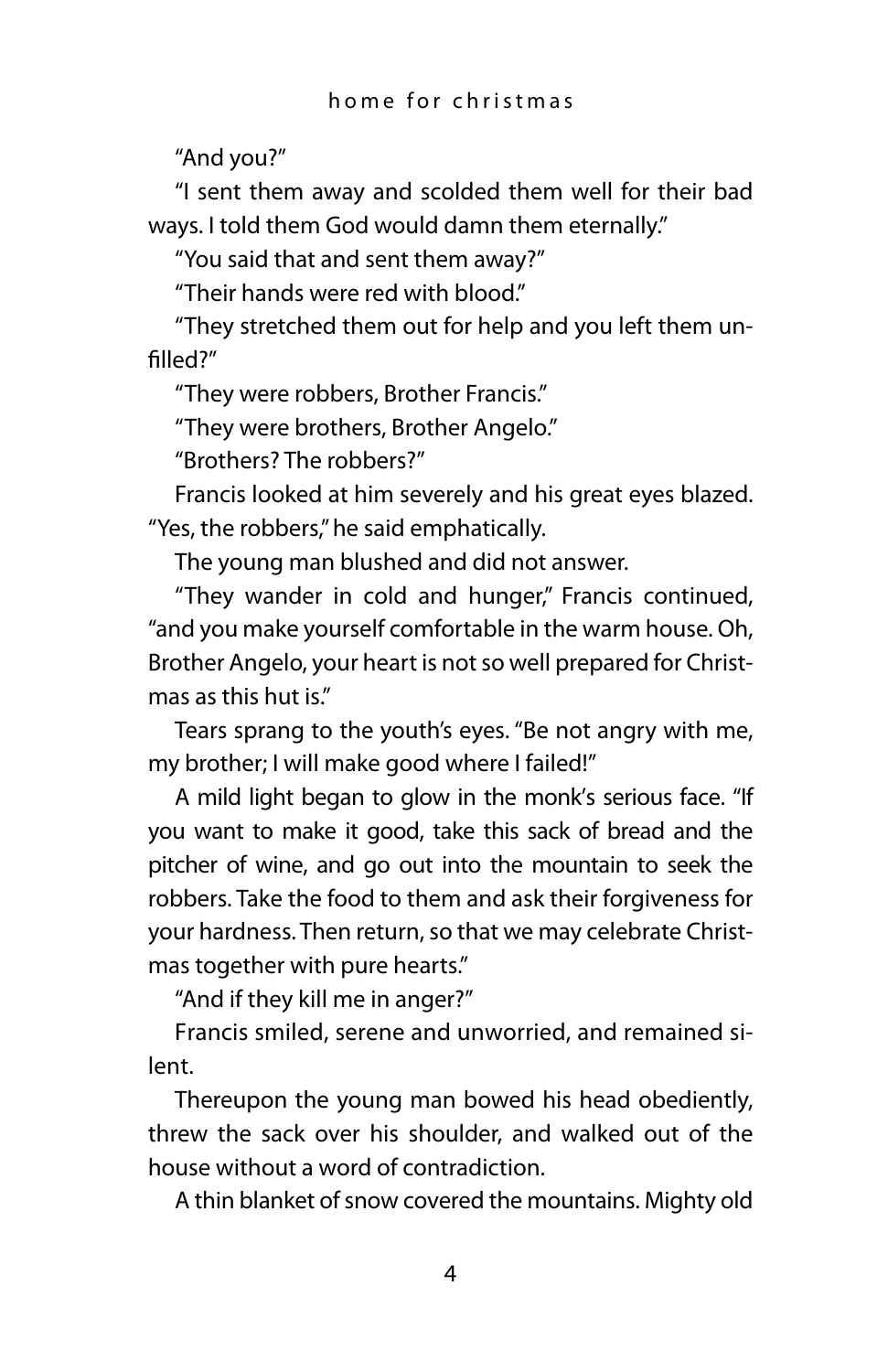## Brother Robber

 oaks stood out boldly in dark masses from the dazzling white; here and there stood a gnarled olive tree rooted in the stony soil, still with a few ripe olives on it. Snow covered the branch- es, and when the wind blew on them, fell to the ground with a soft rustling.

 Brother Angelo kept his eyes turned to the ground looking for footprints. There were deer and fox tracks coming from the nearby forest. And there, that was a mule, with a driver who wore heavy wooden sandals. But here –these were na- ked feet; they went criss-cross in confusion, rather as if several people had walked one behind the other. Blood marked one of the footprints again and again.

 The monk followed these footprints. They were leading into the mountains. The sun was no longer high – he must hurry if he wanted to find the robbers before nightfall. A snow flurry had started and whirled a few handfuls of white flakes into his face. Soon gaps were torn in the clouds and the sun smiled through, only to be swallowed up again by gray monsters chased by the strong wind. His brown habit whipped about him and his long fair hair tossed while he patiently battled the gale, his eyes turned to the ground, all the time taking care not to spill the wine in the pitcher.

 The landscape was growing wild and desolate. He came across a ruined hut, but it was abandoned. Big boulders with caps of snow were scattered over the mountain slope. In the distant plain a dense sea of fog was swelling, hiding the church towers and pinnacles, the winding river and the houses. Not a sound penetrated to him, no ringing of bells, not a voice could be heard. Silence of death, stones, defiant rocks, ice, snow, howling storm. A flock of crows flew cawing over the wanderer's head toward the plain, disappearing in the billowing gray masses of fog.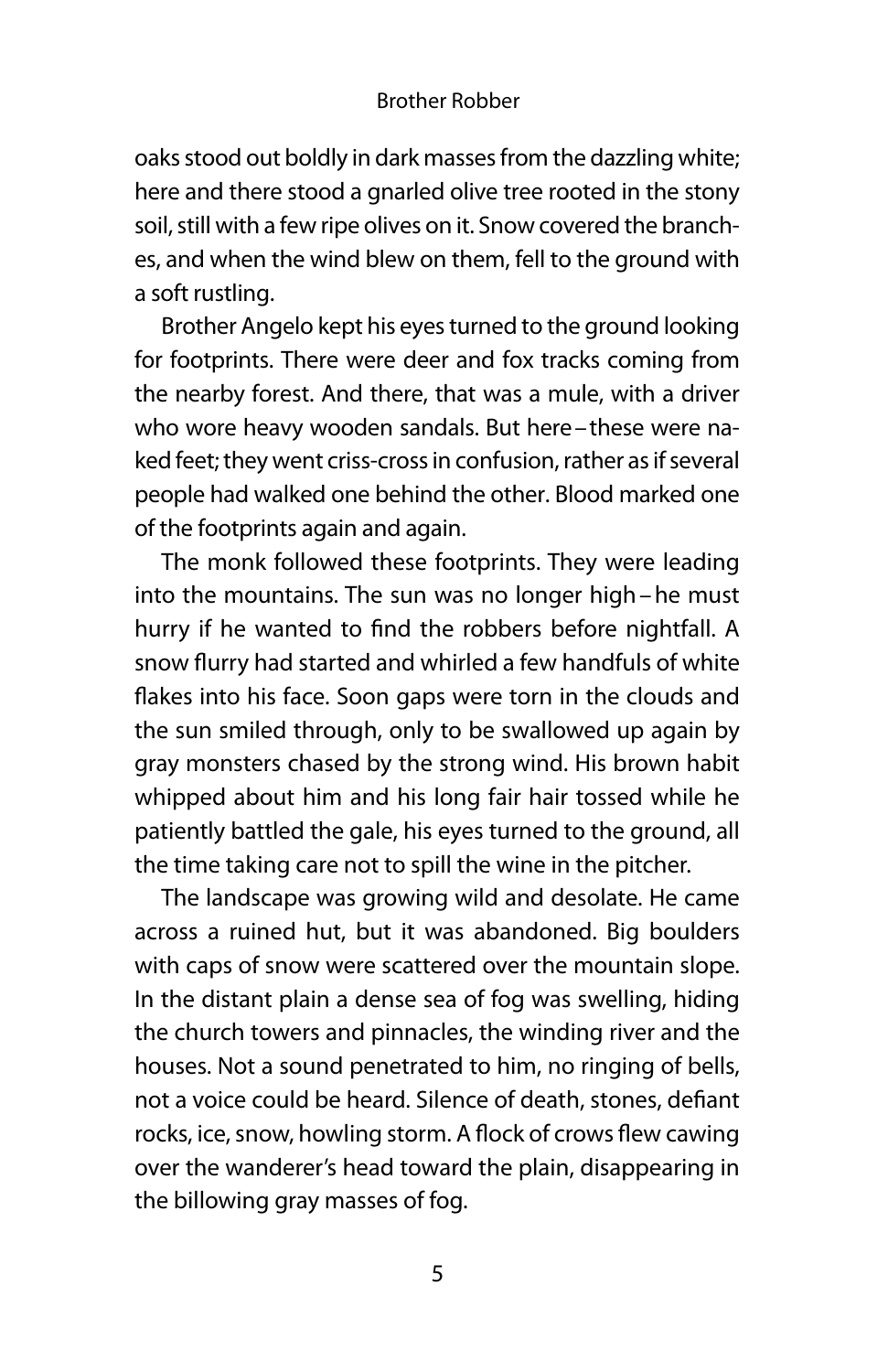The monk stood still. He wiped the sweat from his brow and looked back. How long had he been walking in this win- try silence, in dull obedience, toward an adventurous goal? Just in this way had he left wealth and family upon a word of the friar who was now sending him to the robbers. His face lit up as he thought of Brother Francis. "No, not dully and lifelessly like a corpse," he cried aloud. "I go in joyful obedi-ence on the way you send me, Brother Francis!"

 With new zeal he climbed over the rocks. Here on the summit the wind had blown away the snow and blotted out the footprints. The fog was creeping up on him from the val- ley, dampening his hair and the hem of his robe so that it flapped heavily against his legs.

 "You robbers, where are you?" he cried aloud in his per- plexity. But only the echo answered and another flock of crows flew hurrying over him. Dark caves and clefts yawned in the rocks here, not a tree gave life to the wilderness, no water rushed over the stones. Everything was white and gray, the last blue patch had vanished from the sky, and the sun was hanging, pale as the disc of the moon, behind dark veils.

 Suddenly a black, disheveled head appeared behind a rock, staring at the approaching friar with sinister, burn- ing eyes. The young man's step faltered. Horror gripped his heart. He turned pale.

 "Ho there," the robber shouted, rising to his feet in anger. Slowly another figure rose and threatened the frightened monk with his hairy fist. Then a third man came into view; he was standing over a small, smoldering fire, plucking a crow in order to roast it.

 "It seems you want to share our Christmas treat, pious brother?" he mocked. "I can't promise you more than a leg."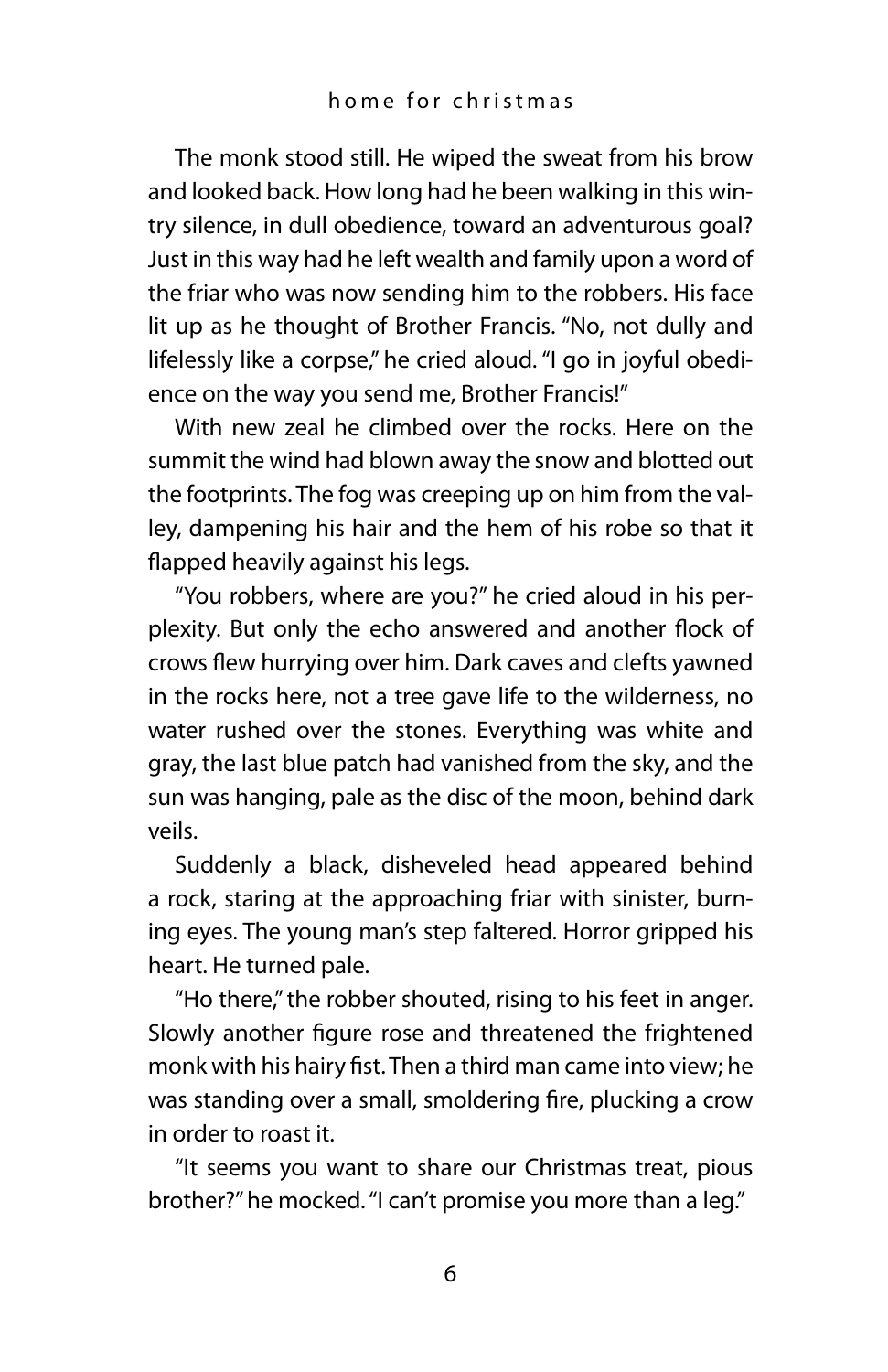"What do you want, monk?" the first one bellowed at him, making Brother Angelo tremble. "To give us a peniten- tial sermon as you did this morning? It's hard preaching to empty stomachs. Look out!"

 "No," said Brother Angelo humbly, stepping close. He laid down the sack of bread and placed the pitcher of wine care- fully on a ledge. Then he knelt in the snow and said plead- ingly, "Dear robbers, forgive me for sending you away from the threshold today with such hard words. I have come now to bring you some bread and wine and to ask your forgive- ness for my sin."He remained on his knees with head bowed. The wild men looked at the delicate, aristocratic figure, the youthful, sensitive face. The oldest of them turned pale, bit his lip, and stubbornly turned away. As for the second, the hot blood rose to the black tufts of hair above his brow. He covered his eyes with his hands like an ashamed child. But the third, the youngest, laughed a little, embarrassed, and said, "We'll gladly forgive you, because you are a good man. We felt very hungry today…"

"Why don't you get up?" asked the pale one.

"Stay and eat with us," said the other.

 Brother Angelo stood up and shook the snow from his habit. "I cannot stay and eat with you," he said timorously. "Brother Francis expects me for Midnight Mass down at the monastery. And I must hurry, for it will soon be night. But perhaps you can visit us in the monastery some time when you are in need of something."

"And Brother Francis? Will he not scold us?"

The face of the young man lit up. "He calls you brothers."

 "Brothers!" said all three as with one voice, and then kept an uneasy silence.

"Farewell, brother robbers," said Brother Angelo, extend-